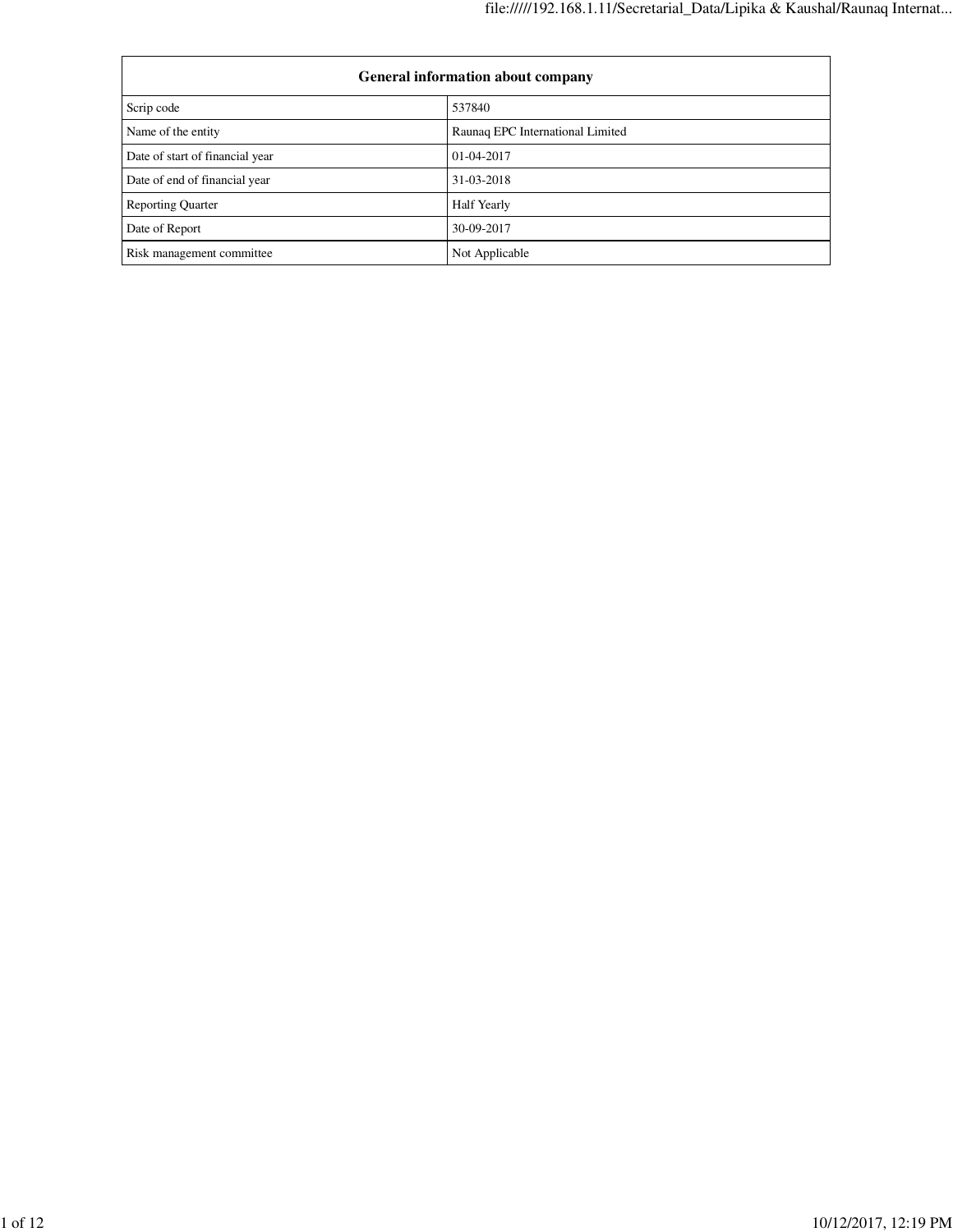|                | <b>Annexure I</b>                                                    |                            |            |            |                                                |                            |                                         |                                                  |                      |                                            |                                                                                                                                                    |                                                                                                                                                                             |                                                                                                                                                                                                               |              |
|----------------|----------------------------------------------------------------------|----------------------------|------------|------------|------------------------------------------------|----------------------------|-----------------------------------------|--------------------------------------------------|----------------------|--------------------------------------------|----------------------------------------------------------------------------------------------------------------------------------------------------|-----------------------------------------------------------------------------------------------------------------------------------------------------------------------------|---------------------------------------------------------------------------------------------------------------------------------------------------------------------------------------------------------------|--------------|
|                | Annexure I to be submitted by listed entity on quarterly basis       |                            |            |            |                                                |                            |                                         |                                                  |                      |                                            |                                                                                                                                                    |                                                                                                                                                                             |                                                                                                                                                                                                               |              |
|                |                                                                      |                            |            |            |                                                |                            |                                         | I. Composition of Board of Directors             |                      |                                            |                                                                                                                                                    |                                                                                                                                                                             |                                                                                                                                                                                                               |              |
|                | Disclosure of notes on composition of board of directors explanatory |                            |            |            |                                                |                            |                                         |                                                  |                      |                                            |                                                                                                                                                    |                                                                                                                                                                             |                                                                                                                                                                                                               |              |
|                |                                                                      |                            |            |            |                                                |                            |                                         |                                                  |                      |                                            | Is there any change in information of board of directors compare to previous quarter                                                               | Yes                                                                                                                                                                         |                                                                                                                                                                                                               |              |
| Sr             | Title<br>(Mr<br>Ms)                                                  | Name<br>of the<br>Director | PAN        | <b>DIN</b> | Category 1<br>of directors                     | Category 2<br>of directors | Category<br>$3 \text{ of}$<br>directors | Date of<br>appointment<br>in the<br>current term | Date of<br>cessation | Tenure<br>of<br>director<br>(in<br>months) | No of<br>Directorship<br>in listed<br>entities<br>including<br>this listed<br>entity (Refer<br>Regulation<br>$25(1)$ of<br>Listing<br>Regulations) | Number<br>of<br>memberships<br>in Audit/<br>Stakeholder<br>Committee(s)<br>including this<br>listed entity<br>(Refer<br>Regulation<br>$26(1)$ of<br>Listing<br>Regulations) | No of<br>post of<br>Chairperson<br>in Audit/<br>Stakeholder<br>Committee<br>held in<br>listed<br>entities<br>including<br>this listed<br>entity (Refer<br>Regulation<br>$26(1)$ of<br>Listing<br>Regulations) | <b>Notes</b> |
| 1              | Mr                                                                   | Surinder<br>Ρ.<br>Kanwar   | AAFPK8732L | 00033524   | Executive<br>Director                          | Chairperson                | MD                                      | 01-10-2012                                       |                      |                                            | $\overline{c}$                                                                                                                                     | 1                                                                                                                                                                           | $\mathbf{0}$                                                                                                                                                                                                  |              |
| $\overline{c}$ | Mr                                                                   | Sachit<br>Kanwar           | AIHPK0510E | 02132124   | Executive<br>Director                          | Not<br>Applicable          | <b>MD</b>                               | 01-06-2016                                       |                      |                                            | 1                                                                                                                                                  | $\mathbf{1}$                                                                                                                                                                | $\mathbf{0}$                                                                                                                                                                                                  |              |
| 3              | Mr                                                                   | V.K.<br>Pargal             | AAFPP3221M | 00076639   | Non-<br>Executive -<br>Independent<br>Director | Not<br>Applicable          |                                         | 29-08-2014                                       |                      | 60                                         | $\overline{c}$                                                                                                                                     | 3                                                                                                                                                                           | $\mathbf{0}$                                                                                                                                                                                                  |              |
| $\overline{4}$ | Mr                                                                   | Sanjeev<br>Kumar           | AAJPK4762A | 00364416   | Non-<br>Executive -<br>Independent<br>Director | Not<br>Applicable          |                                         | 30-07-2015                                       |                      | 60                                         | 1                                                                                                                                                  | 3                                                                                                                                                                           | 1                                                                                                                                                                                                             |              |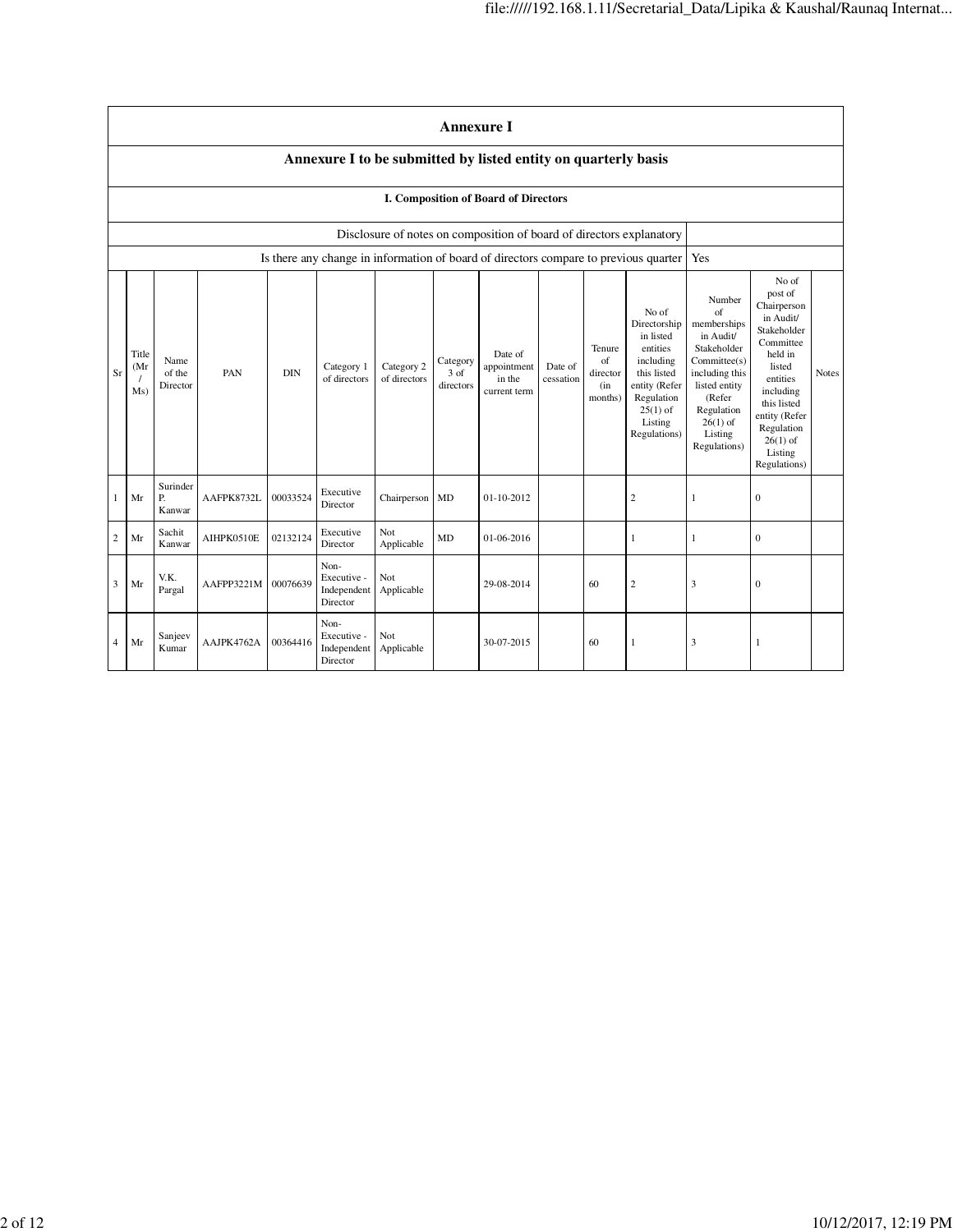|                | <b>Annexure I</b>                                              |                            |            |            |                                                       |                                 |                                          |                                                  |                      |                                            |                                                                                                                                                    |                                                                                                                                                                                     |                                                                                                                                                                                                               |              |
|----------------|----------------------------------------------------------------|----------------------------|------------|------------|-------------------------------------------------------|---------------------------------|------------------------------------------|--------------------------------------------------|----------------------|--------------------------------------------|----------------------------------------------------------------------------------------------------------------------------------------------------|-------------------------------------------------------------------------------------------------------------------------------------------------------------------------------------|---------------------------------------------------------------------------------------------------------------------------------------------------------------------------------------------------------------|--------------|
|                | Annexure I to be submitted by listed entity on quarterly basis |                            |            |            |                                                       |                                 |                                          |                                                  |                      |                                            |                                                                                                                                                    |                                                                                                                                                                                     |                                                                                                                                                                                                               |              |
|                |                                                                |                            |            |            |                                                       |                                 |                                          | I. Composition of Board of Directors             |                      |                                            |                                                                                                                                                    |                                                                                                                                                                                     |                                                                                                                                                                                                               |              |
| Sr             | Title<br>(Mr)<br>Ms)                                           | Name of<br>the<br>Director | <b>PAN</b> | <b>DIN</b> | Category 1<br>of directors                            | Category<br>$2$ of<br>directors | Category<br>3 <sub>of</sub><br>directors | Date of<br>appointment<br>in the<br>current term | Date of<br>cessation | Tenure<br>of<br>director<br>(in<br>months) | No of<br>Directorship<br>in listed<br>entities<br>including<br>this listed<br>entity (Refer<br>Regulation<br>$25(1)$ of<br>Listing<br>Regulations) | Number<br>$\alpha$ f<br>memberships<br>in Audit/<br>Stakeholder<br>Committee(s)<br>including this<br>listed entity<br>(Refer<br>Regulation<br>$26(1)$ of<br>Listing<br>Regulations) | No of<br>post of<br>Chairperson<br>in Audit/<br>Stakeholder<br>Committee<br>held in<br>listed<br>entities<br>including<br>this listed<br>entity (Refer<br>Regulation<br>$26(1)$ of<br>Listing<br>Regulations) | <b>Notes</b> |
| 5              | Mr                                                             | P.K.<br>Mittal             | AGDPM8933F | 00165315   | Non-<br>Executive -<br>Independent<br>Director        | Not<br>Applicable               |                                          | 03-08-2016                                       |                      | 60                                         | $\mathbf{1}$                                                                                                                                       | $\overline{2}$                                                                                                                                                                      | 1                                                                                                                                                                                                             |              |
| 6              | Mr                                                             | Gautam<br>Mukherjee        | ADFPM5515O | 02590120   | Non-<br>Executive -<br>Independent<br>Director        | Not<br>Applicable               |                                          | 30-07-2015                                       |                      | 60                                         | $\overline{c}$                                                                                                                                     | $\overline{c}$                                                                                                                                                                      | 1                                                                                                                                                                                                             |              |
| $\overline{7}$ | Mr                                                             | Satya<br>Prakash<br>Mangal | AADPA2375D | 01052952   | Non-<br>Executive -<br>Independent<br>Director        | Not<br>Applicable               |                                          | 29-08-2014                                       |                      | 60                                         | $\overline{c}$                                                                                                                                     | $\overline{4}$                                                                                                                                                                      | 1                                                                                                                                                                                                             |              |
| 8              | Mr                                                             | N.V.<br>Srinivasan         | AAOPS2943A | 00879414   | Non-<br>Executive -<br>Non<br>Independent<br>Director | Not<br>Applicable               |                                          | 09-08-2017                                       |                      |                                            | 1                                                                                                                                                  | $\mathbf{0}$                                                                                                                                                                        | $\mathbf{0}$                                                                                                                                                                                                  |              |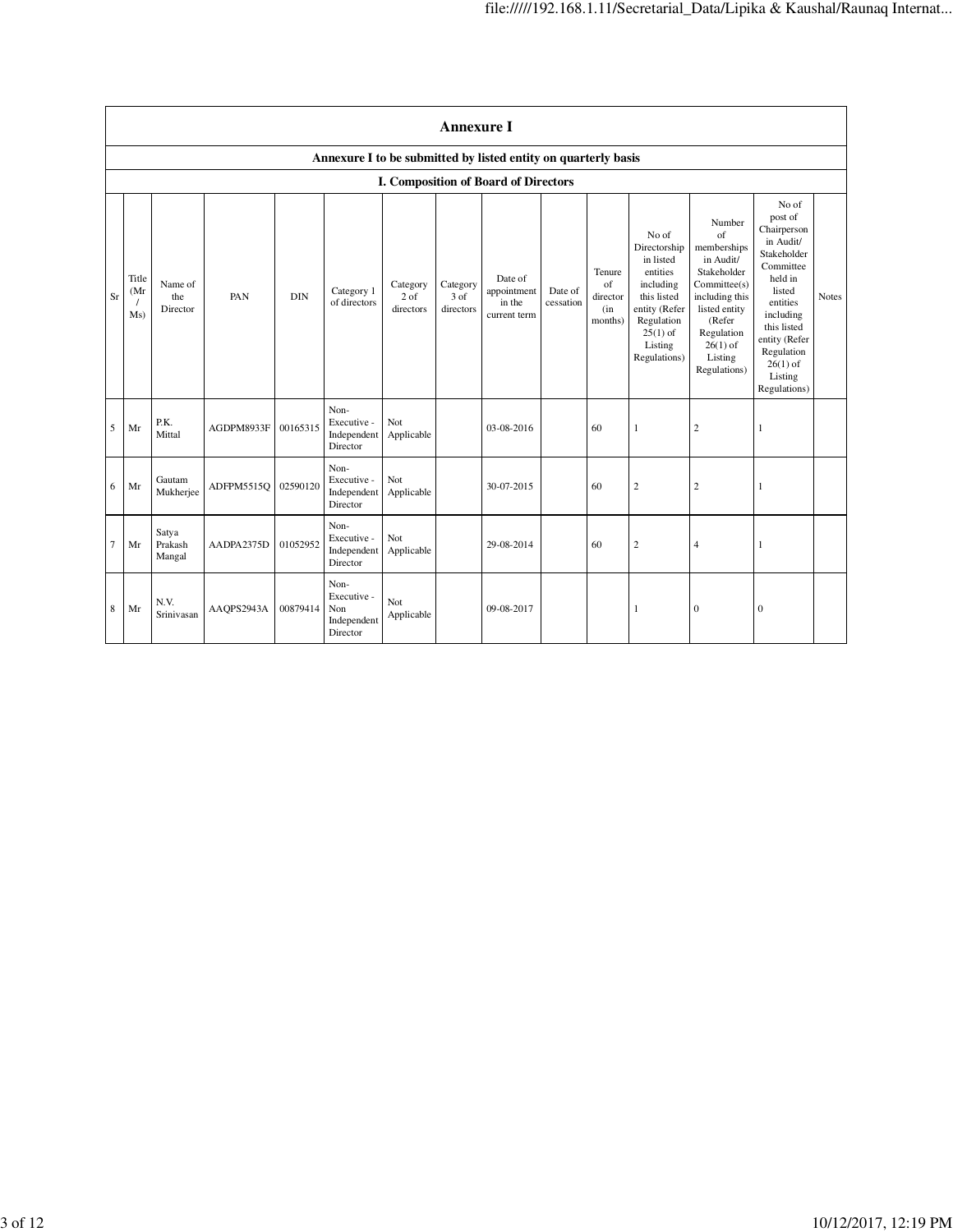|    | <b>Annexure I</b>                                              |                               |                     |            |                                                |                               |                               |                                                  |                      |                                            |                                                                                                                                                    |                                                                                                                                                                             |                                                                                                                                                                                                               |              |
|----|----------------------------------------------------------------|-------------------------------|---------------------|------------|------------------------------------------------|-------------------------------|-------------------------------|--------------------------------------------------|----------------------|--------------------------------------------|----------------------------------------------------------------------------------------------------------------------------------------------------|-----------------------------------------------------------------------------------------------------------------------------------------------------------------------------|---------------------------------------------------------------------------------------------------------------------------------------------------------------------------------------------------------------|--------------|
|    | Annexure I to be submitted by listed entity on quarterly basis |                               |                     |            |                                                |                               |                               |                                                  |                      |                                            |                                                                                                                                                    |                                                                                                                                                                             |                                                                                                                                                                                                               |              |
|    |                                                                |                               |                     |            |                                                |                               |                               | I. Composition of Board of Directors             |                      |                                            |                                                                                                                                                    |                                                                                                                                                                             |                                                                                                                                                                                                               |              |
| Sr | Title<br>(Mr)<br>Ms)                                           | Name of the<br>Director       | PAN                 | <b>DIN</b> | Category 1<br>of directors                     | Category<br>2 of<br>directors | Category<br>3 of<br>directors | Date of<br>appointment<br>in the<br>current term | Date of<br>cessation | Tenure<br>of<br>director<br>(in<br>months) | No of<br>Directorship<br>in listed<br>entities<br>including<br>this listed<br>entity (Refer<br>Regulation<br>$25(1)$ of<br>Listing<br>Regulations) | Number<br>of<br>memberships<br>in Audit/<br>Stakeholder<br>Committee(s)<br>including this<br>listed entity<br>(Refer<br>Regulation<br>$26(1)$ of<br>Listing<br>Regulations) | No of<br>post of<br>Chairperson<br>in Audit/<br>Stakeholder<br>Committee<br>held in<br>listed<br>entities<br>including<br>this listed<br>entity (Refer<br>Regulation<br>$26(1)$ of<br>Listing<br>Regulations) | <b>Notes</b> |
| 9  | Mrs                                                            | Seethalakshmi<br>Venkataraman | AAAPV1495Q 07156898 |            | Non-<br>Executive -<br>Independent<br>Director | Not<br>Applicable             |                               | 30-07-2015                                       |                      | 60                                         |                                                                                                                                                    | $\bf{0}$                                                                                                                                                                    | 0                                                                                                                                                                                                             |              |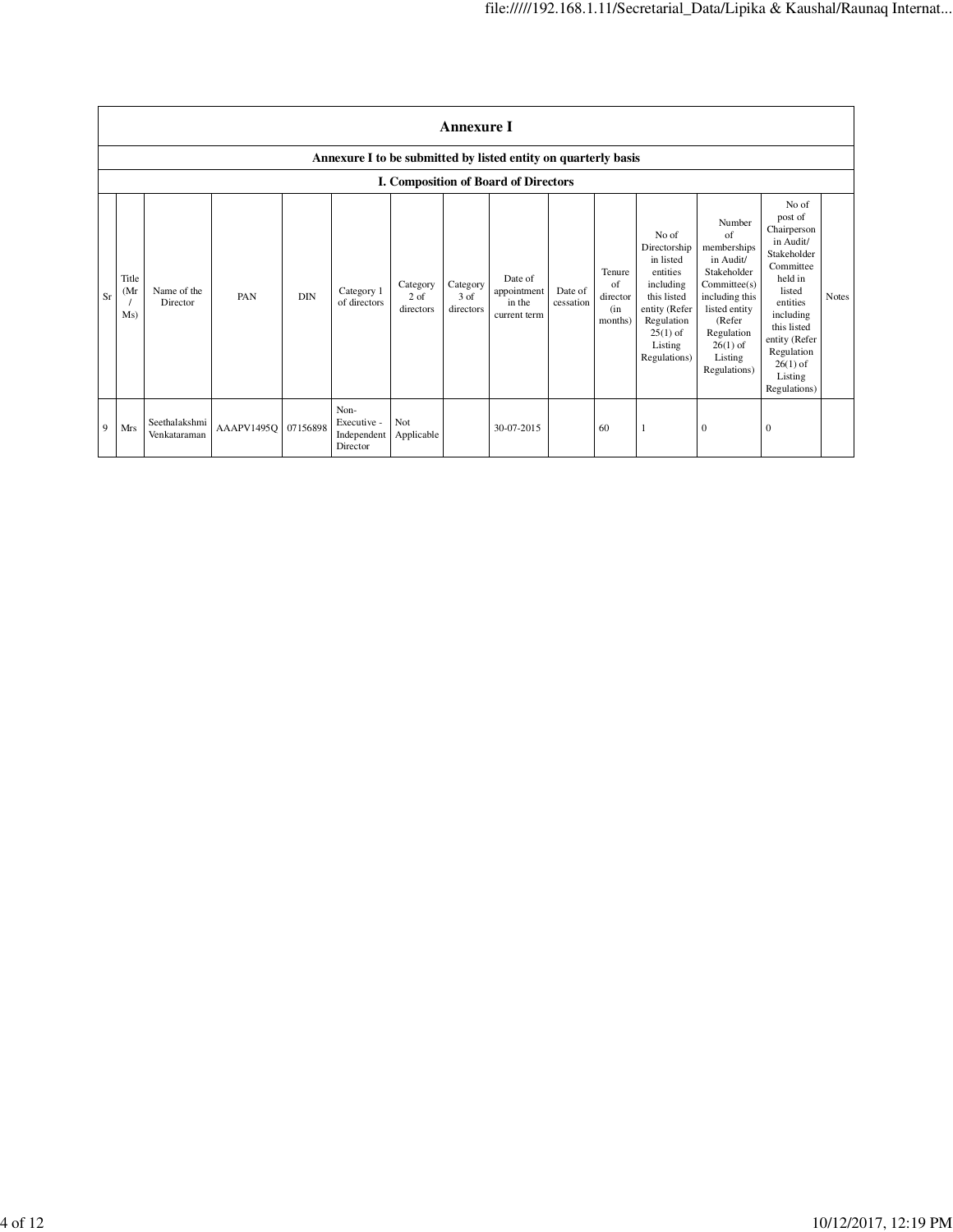| <b>Annexure 1</b>                                                                 |  |
|-----------------------------------------------------------------------------------|--|
| <b>II. Composition of Committees</b>                                              |  |
| Disclosure of notes on composition of committees explanatory                      |  |
| Is there any change in information of committees compare to previous quarter   No |  |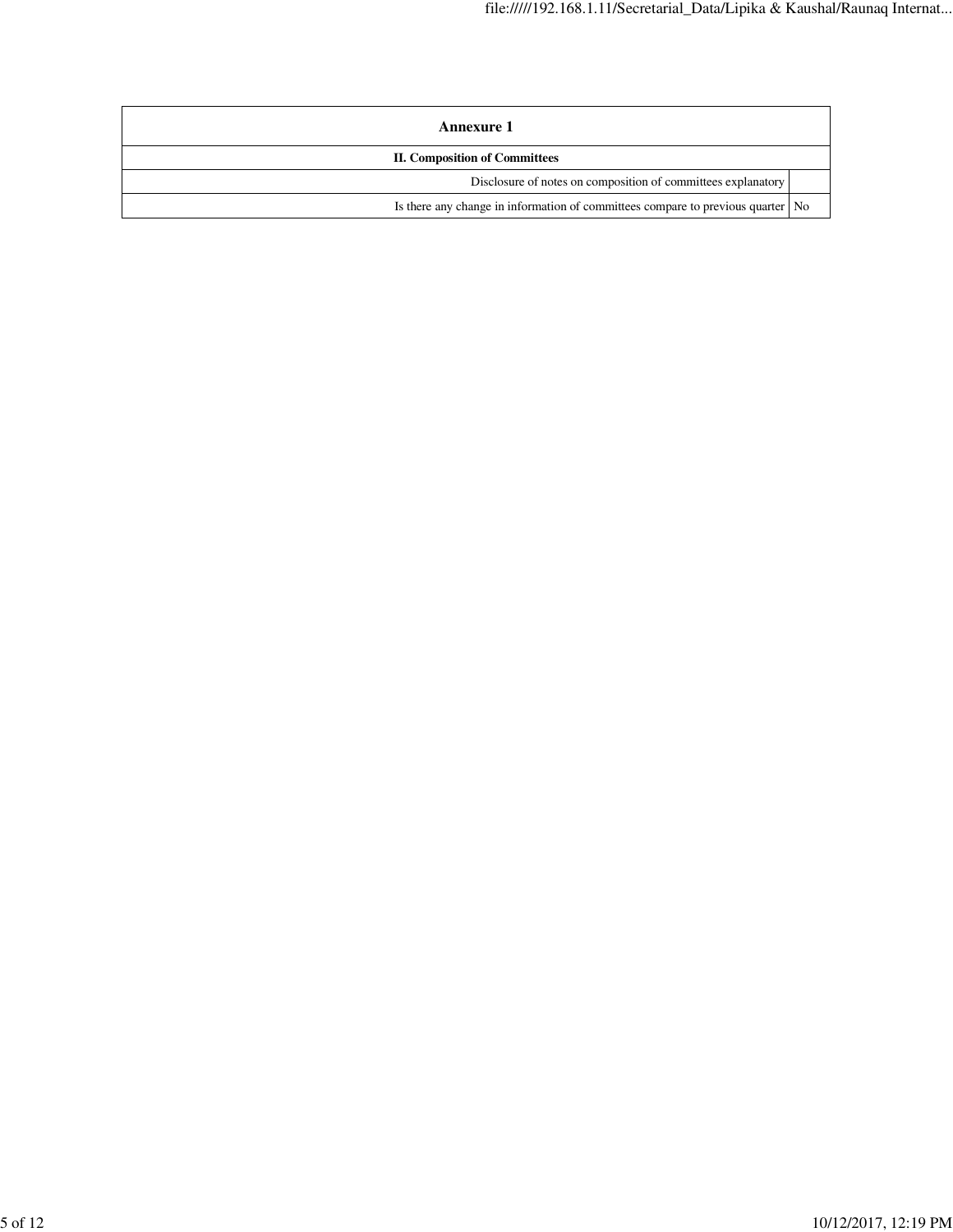|                | <b>Annexure 1</b>                                                |                                                         |                                                                |  |  |  |  |  |  |  |
|----------------|------------------------------------------------------------------|---------------------------------------------------------|----------------------------------------------------------------|--|--|--|--|--|--|--|
|                | <b>Annexure 1</b>                                                |                                                         |                                                                |  |  |  |  |  |  |  |
|                | III. Meeting of Board of Directors                               |                                                         |                                                                |  |  |  |  |  |  |  |
|                | Disclosure of notes on meeting of board of directors explanatory |                                                         |                                                                |  |  |  |  |  |  |  |
| <b>Sr</b>      | $Date(s)$ of meeting (if any) in the<br>previous quarter         | $Date(s)$ of meeting (if any) in the<br>current quarter | Maximum gap between any two consecutive (in<br>number of days) |  |  |  |  |  |  |  |
|                | 26-05-2017                                                       |                                                         |                                                                |  |  |  |  |  |  |  |
| $\overline{2}$ | 20-06-2017                                                       |                                                         | 24                                                             |  |  |  |  |  |  |  |
| 3              |                                                                  | 08-08-2017                                              | 48                                                             |  |  |  |  |  |  |  |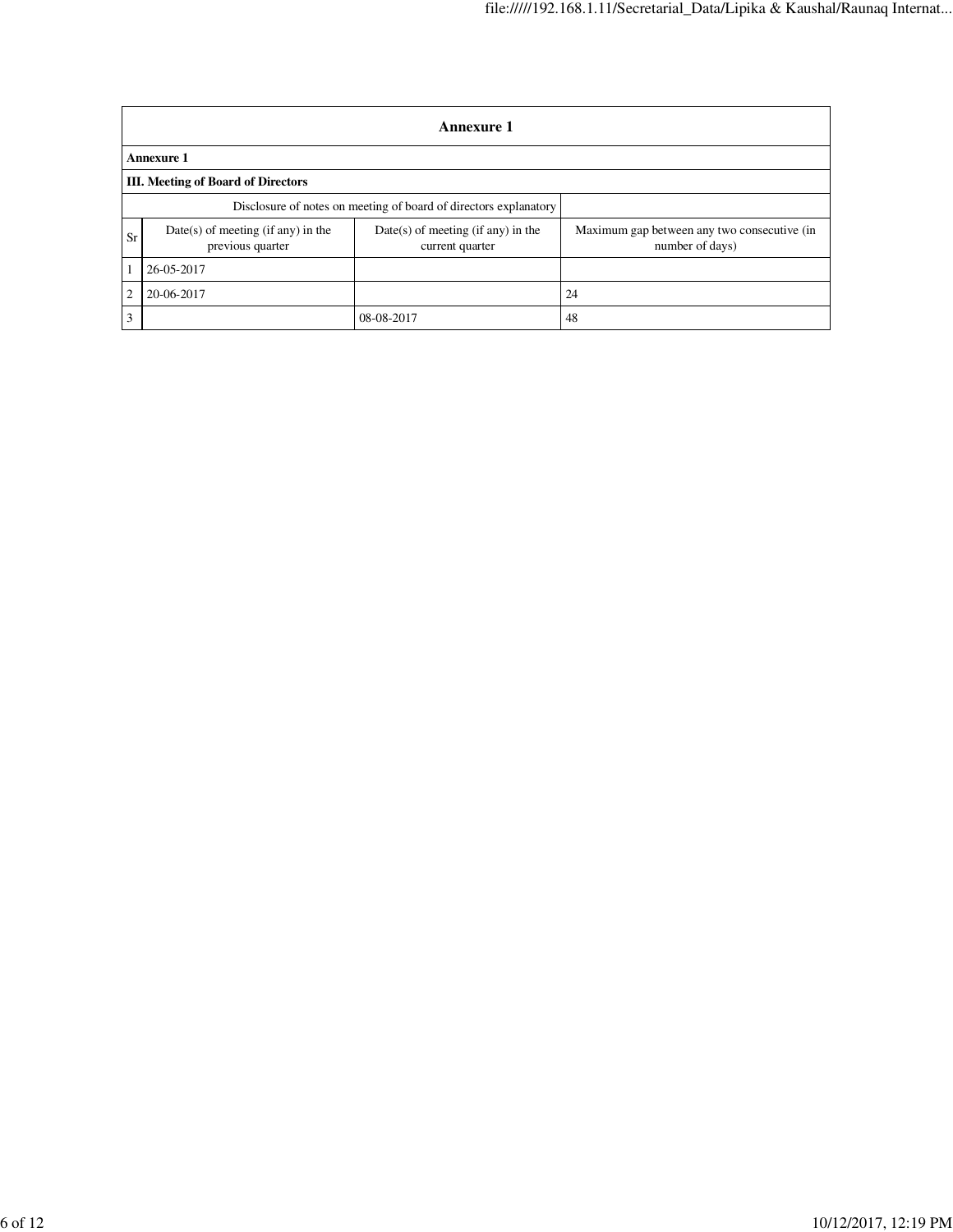|           | <b>Annexure 1</b>                                        |                                                                     |                                                     |                                               |                                                                     |                                                                               |                               |  |  |  |  |
|-----------|----------------------------------------------------------|---------------------------------------------------------------------|-----------------------------------------------------|-----------------------------------------------|---------------------------------------------------------------------|-------------------------------------------------------------------------------|-------------------------------|--|--|--|--|
|           | <b>IV. Meeting of Committees</b>                         |                                                                     |                                                     |                                               |                                                                     |                                                                               |                               |  |  |  |  |
|           | Disclosure of notes on meeting of committees explanatory |                                                                     |                                                     |                                               |                                                                     |                                                                               |                               |  |  |  |  |
| <b>Sr</b> | Name of<br>Committee                                     | $Date(s)$ of meeting<br>of the committee in<br>the relevant quarter | Whether<br>requirement of<br>Quorum met<br>(Yes/No) | Requirement of<br>Ouorum met<br>(details)     | $Date(s)$ of meeting<br>of the committee in<br>the previous quarter | Maximum gap<br>between any two<br>consecutive meetings<br>(in number of days) | Name of<br>other<br>committee |  |  |  |  |
|           | Audit<br>Committee                                       | 08-08-2017                                                          | Yes                                                 | All Members<br>were present at<br>the Meeting | 26-05-2017                                                          | 73                                                                            |                               |  |  |  |  |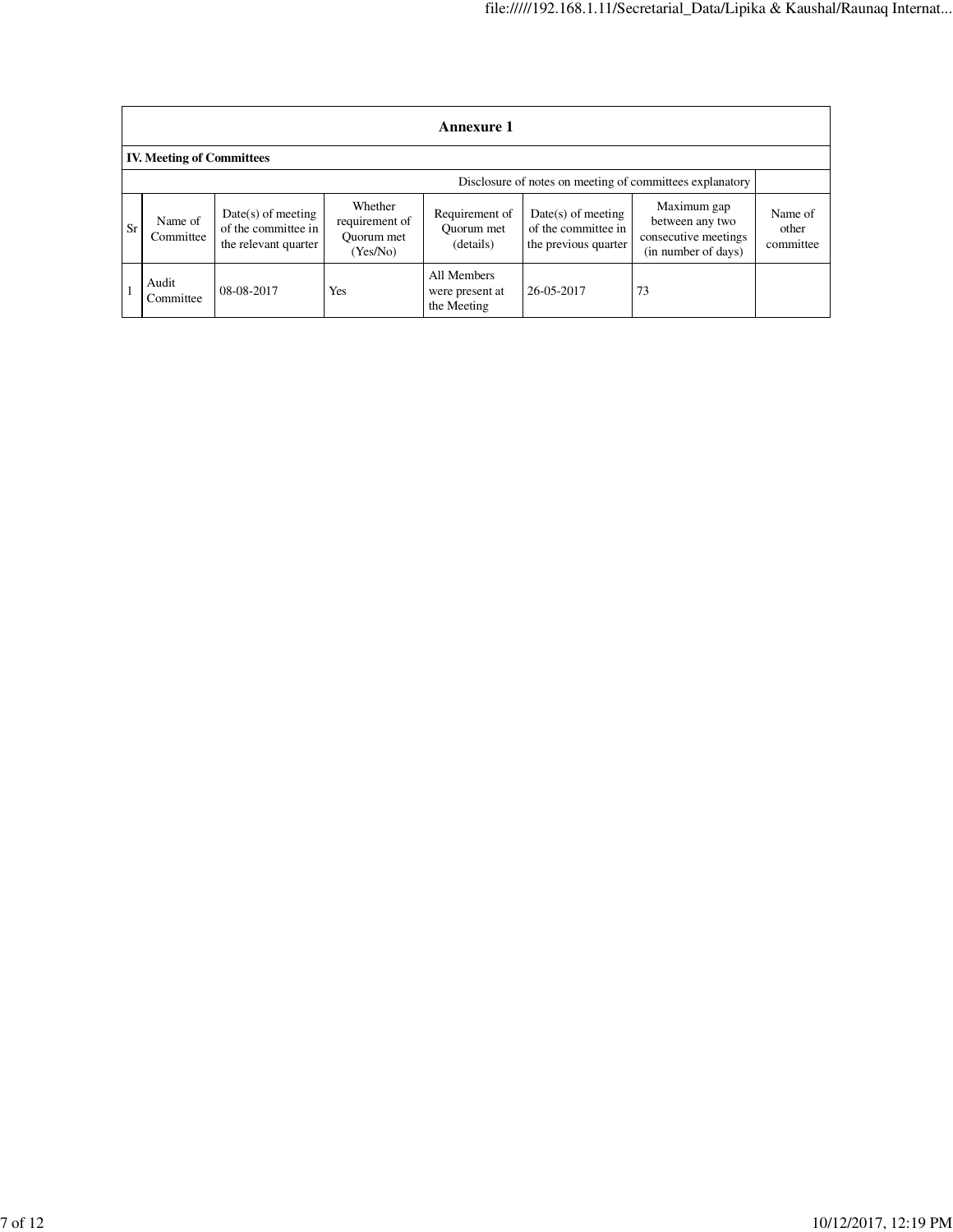|              | Annexure 1                                                                                                |                                  |                                                                    |  |  |  |  |  |
|--------------|-----------------------------------------------------------------------------------------------------------|----------------------------------|--------------------------------------------------------------------|--|--|--|--|--|
|              | <b>V. Related Party Transactions</b>                                                                      |                                  |                                                                    |  |  |  |  |  |
|              | Subject                                                                                                   | Compliance status<br>(Yes/No/NA) | If status is "No" details of non-<br>compliance may be given here. |  |  |  |  |  |
|              | Whether prior approval of audit committee obtained                                                        | NA                               |                                                                    |  |  |  |  |  |
| 2            | Whether shareholder approval obtained for material RPT                                                    | NA                               |                                                                    |  |  |  |  |  |
| $\mathbf{3}$ | Whether details of RPT entered into pursuant to omnibus approval<br>have been reviewed by Audit Committee | <b>NA</b>                        |                                                                    |  |  |  |  |  |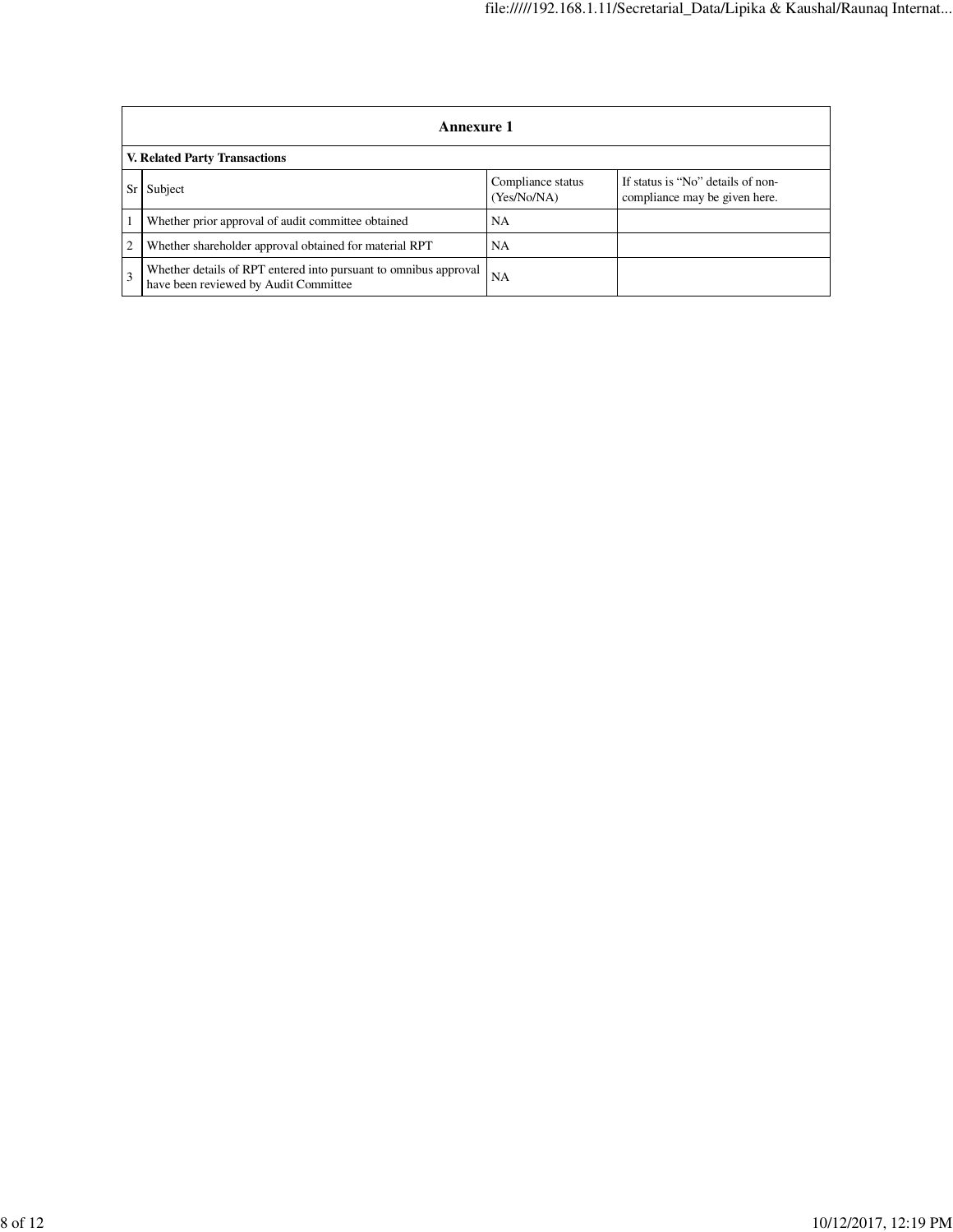|                | <b>Annexure 1</b>                                                                                                                                                                                               |                               |  |  |  |  |  |  |
|----------------|-----------------------------------------------------------------------------------------------------------------------------------------------------------------------------------------------------------------|-------------------------------|--|--|--|--|--|--|
|                | <b>VI. Affirmations</b>                                                                                                                                                                                         |                               |  |  |  |  |  |  |
|                | Sr Subject                                                                                                                                                                                                      | Compliance status<br>(Yes/No) |  |  |  |  |  |  |
| $\overline{1}$ | The composition of Board of Directors is in terms of SEBI (Listing obligations and disclosure requirements)<br>Regulations, 2015                                                                                | Yes                           |  |  |  |  |  |  |
| $\overline{2}$ | The composition of the following committees is in terms of SEBI(Listing obligations and disclosure<br>requirements) Regulations, 2015 a. Audit Committee                                                        | Yes                           |  |  |  |  |  |  |
| $\mathcal{R}$  | The composition of the following committees is in terms of SEBI(Listing obligations and disclosure<br>requirements) Regulations, 2015. b. Nomination & remuneration committee                                   | Yes                           |  |  |  |  |  |  |
| $\overline{4}$ | The composition of the following committees is in terms of SEBI(Listing obligations and disclosure<br>requirements) Regulations, 2015. c. Stakeholders relationship committee                                   | Yes                           |  |  |  |  |  |  |
| $\overline{5}$ | The composition of the following committees is in terms of SEBI(Listing obligations and disclosure<br>requirements) Regulations, 2015. d. Risk management committee (applicable to the top 100 listed entities) | <b>NA</b>                     |  |  |  |  |  |  |
| 6              | The committee members have been made aware of their powers, role and responsibilities as specified in SEBI<br>(Listing obligations and disclosure requirements) Regulations, 2015.                              | Yes                           |  |  |  |  |  |  |
| 7              | The meetings of the board of directors and the above committees have been conducted in the manner as specified<br>in SEBI (Listing obligations and disclosure requirements) Regulations, 2015.                  | Yes                           |  |  |  |  |  |  |
| 8              | This report and/or the report submitted in the previous quarter has been placed before Board of Directors.                                                                                                      | Yes                           |  |  |  |  |  |  |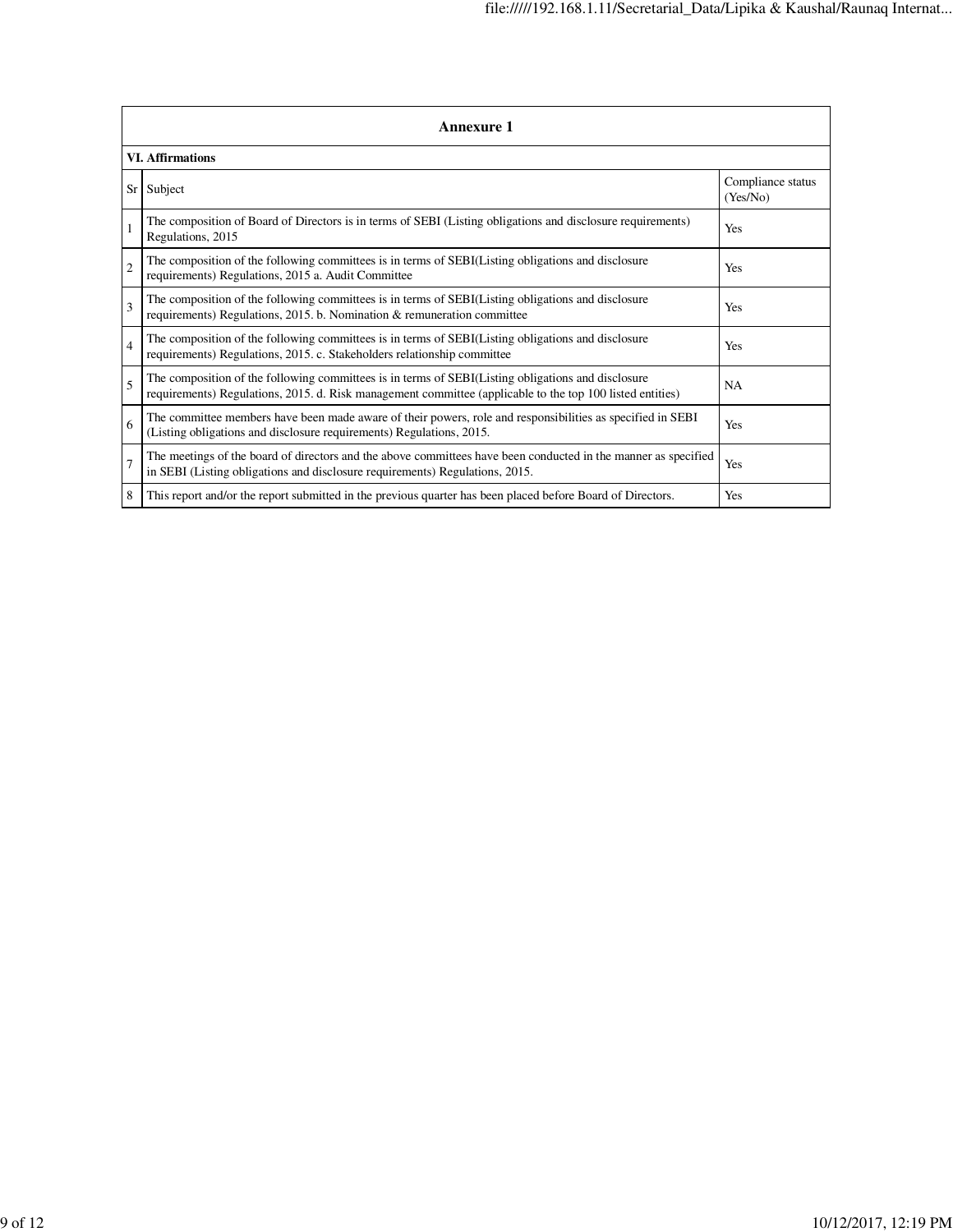|                | <b>Annexure III</b>                                                                                                                                                                        |                                              |                                     |                                                                                                                                                                                                                                                       |  |  |  |  |  |
|----------------|--------------------------------------------------------------------------------------------------------------------------------------------------------------------------------------------|----------------------------------------------|-------------------------------------|-------------------------------------------------------------------------------------------------------------------------------------------------------------------------------------------------------------------------------------------------------|--|--|--|--|--|
|                | Annexure III to be submitted by listed entity at the end of 6 months after end of financial year along-with second quarter report of<br>next financial year                                |                                              |                                     |                                                                                                                                                                                                                                                       |  |  |  |  |  |
|                | <b>I.</b> Affirmations                                                                                                                                                                     |                                              |                                     |                                                                                                                                                                                                                                                       |  |  |  |  |  |
|                | Sr Broad heading                                                                                                                                                                           | Regulation<br>Number                         | Compliance<br>status<br>(Yes/No/NA) | If status is "No" details of non-compliance may be<br>given here.                                                                                                                                                                                     |  |  |  |  |  |
|                | Copy of the annual report including<br>balance sheet, profit and loss account,<br>directors report, corporate governance<br>report, business responsibility report<br>displayed on website | 46(2)                                        | Yes                                 |                                                                                                                                                                                                                                                       |  |  |  |  |  |
| $\overline{2}$ | Presence of Chairperson of Audit<br>Committee at the Annual General<br>Meeting                                                                                                             | 18(1)(d)                                     | No                                  | Mr. V.K. Pargal, Authorised Chairman of the Audit<br>Committee was present at the Annual General Meeting<br>held on 08th August, 2017 in the absense of Dr.<br>Sanjeev Kumar, Chairman of the Audit Committee to<br>answer the Shareholder's queries. |  |  |  |  |  |
| 3              | Presence of Chairperson of the<br>nomination and remuneration committee<br>at the annual general meeting                                                                                   | 19(3)                                        | Yes                                 |                                                                                                                                                                                                                                                       |  |  |  |  |  |
| 4              | Whether "Corporate Governance Report"<br>disclosed in Annual Report                                                                                                                        | $34(3)$ read with<br>para C of<br>Schedule V | <b>Yes</b>                          |                                                                                                                                                                                                                                                       |  |  |  |  |  |